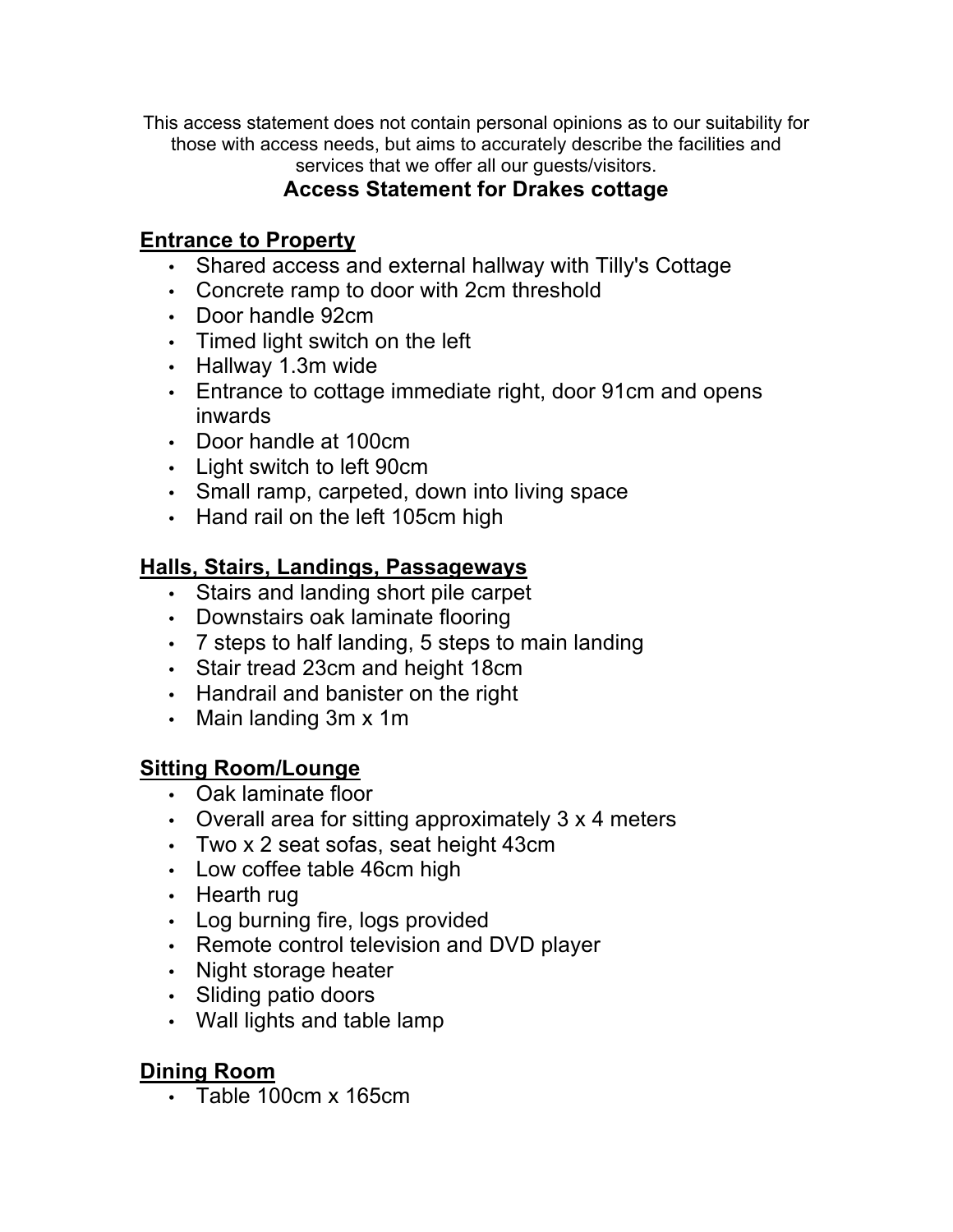- Free space underneath table 72cm
- 4 leather chairs, no arms, seat height 44cm
- Approximate space in dining area 3.5m x 4.5m

#### **Kitchen**

- Oak laminate floor
- Fully fitted kitchen with under unit appliances, dishwasher and fridge with icebox
- Height of work top 92cm
- Inset ceramic hob above the oven
- Electric double oven.lower door opens to the left
- Wall cupboards highest shelf 183cm and lowest 140cm
- Lighting by spotlights and natural illumination

## **Bedrooms and Sleeping Areas**

- Bedroom 1 Double Bedroom at the end of the landing approximately 3 m
- Door width 76cm, handle 95cm
- Good colour contrast between walls, door and carpet
- Lighting central pendant light and 2 bedside lamps
- Double bed, mattress height 55cm
- Space at either side of the bed 65cm
- Available room space approximately 2.3m x 1.7m
- Wardrobe top hanging rail at 160cm
- Chest of 3 drawers, height 90cm, bedside tables 72cm high

•

- Bedroom 2
- Door width 76 cm
- Bunk beds, top bed mattress at 130cm, bottom bed mattress height 35cm
- Chest of drawers 77cm high
- Bedside table 40cm high
- Available space approximately 1.5 x 2m

## **Bathrooms, Shower-rooms and Toilets**

- Door 76cm wide and opens inwards
- Toilet behind the door, height of toilet seat 42cm
- Pedestal wash basin 80cm high
- Shower cubicle 77cm x 117cm to the right of the basin